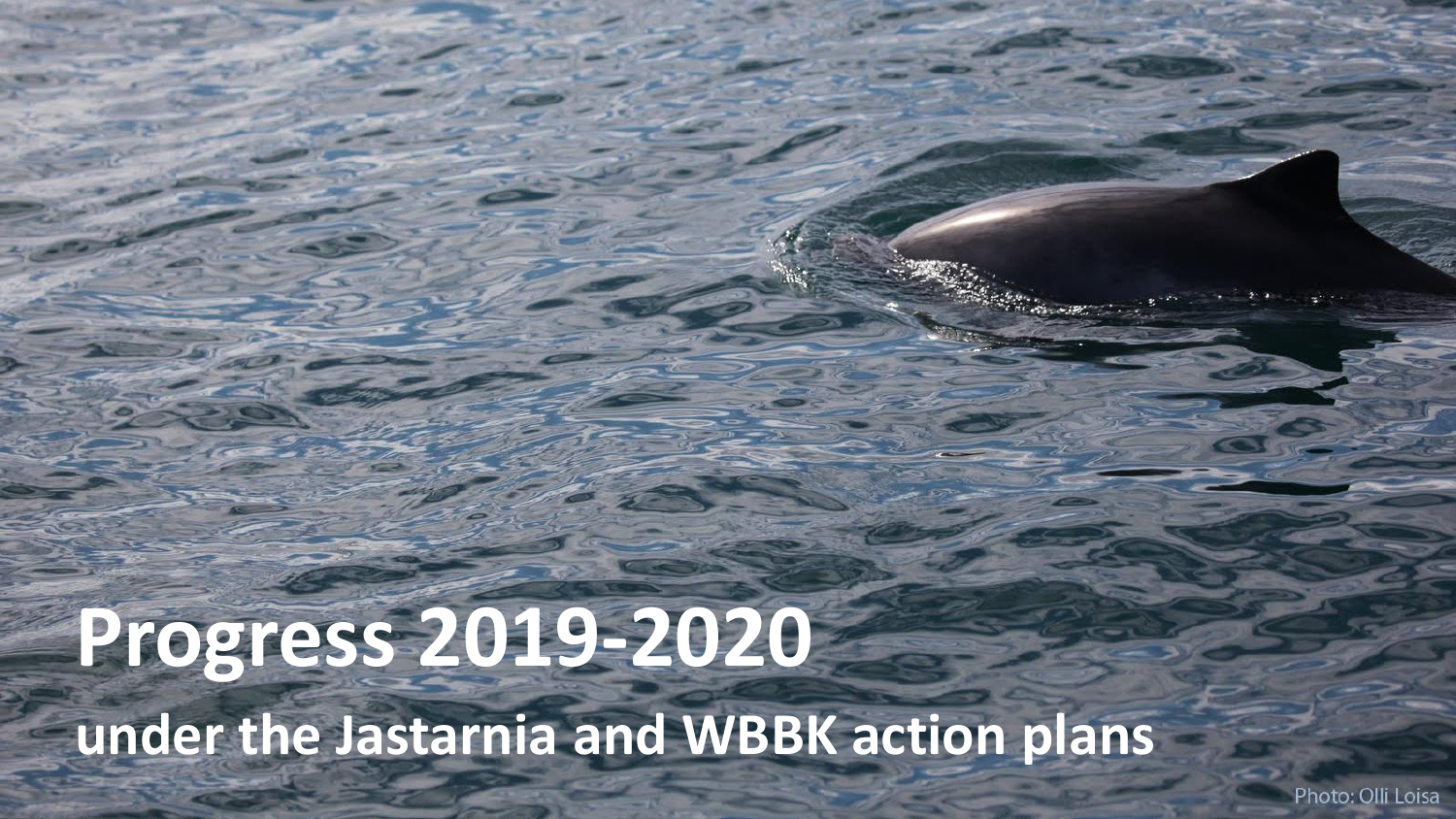## **Progress in 2019-2020 – EU**

- STECF EWG 19-07 reviewed the implementation of 812/2004
- 812/2004 replaced by 2019/1241 technical conservation measures
- EC movement on the bycatch issue
	- NGO Emergency Measures document in July 2019
	- $\rightarrow$  EC asks for ICES advice
	- EU Parliament event in December 2019
	- Bycatch at the Marine Expert Group meeting December 2019
	- Commissioner statement in February 2020
	- ICES advice out on 26 May 2020

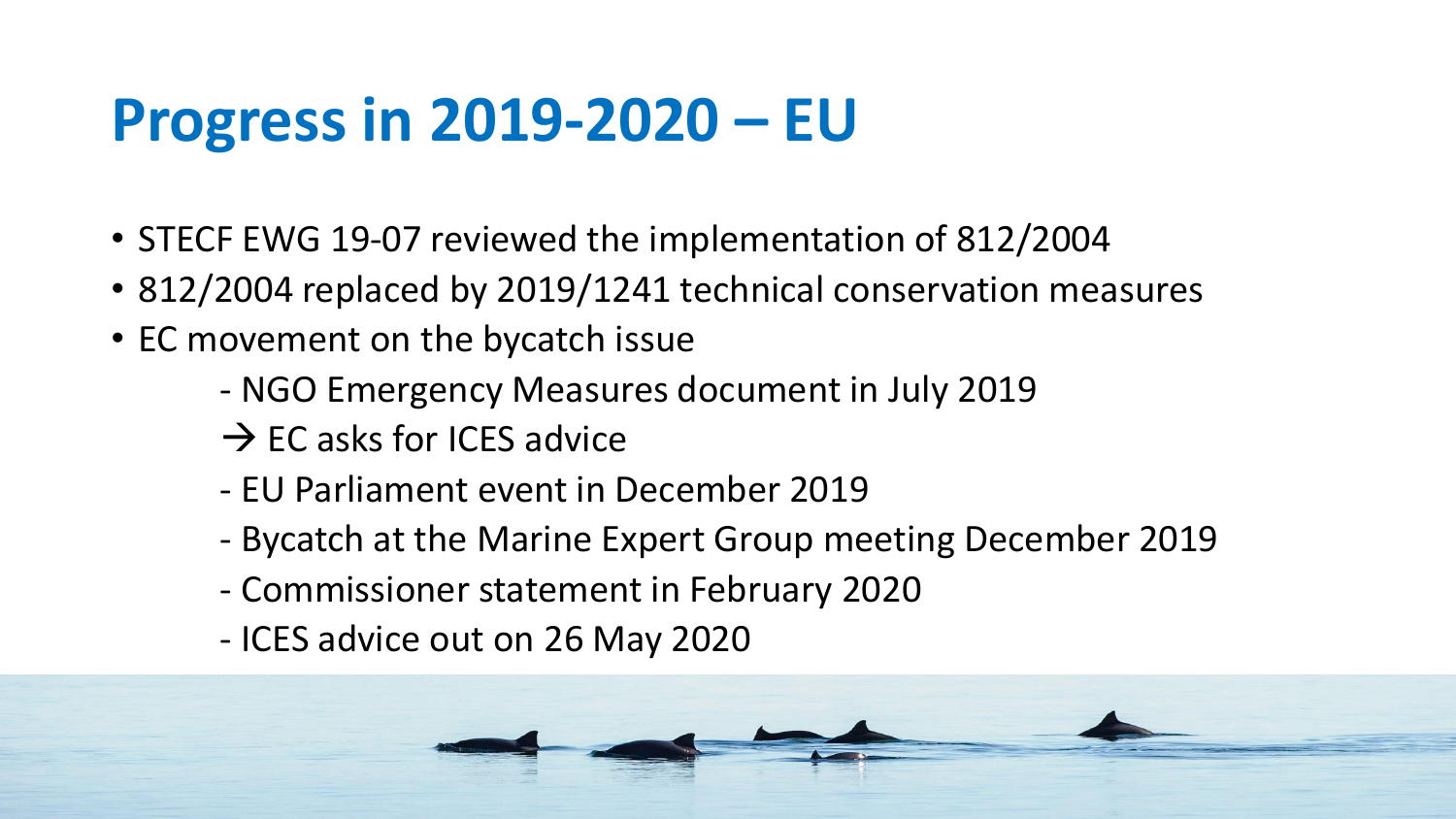#### **Progress in 2019-2020 – HELCOM**

- Baltic Sea Action Plan update ongoing
- HELCOM Recommendation 17/2 update adopted March 2020
- HELCOM/OSPAR bycatch indicator workshop September 2019

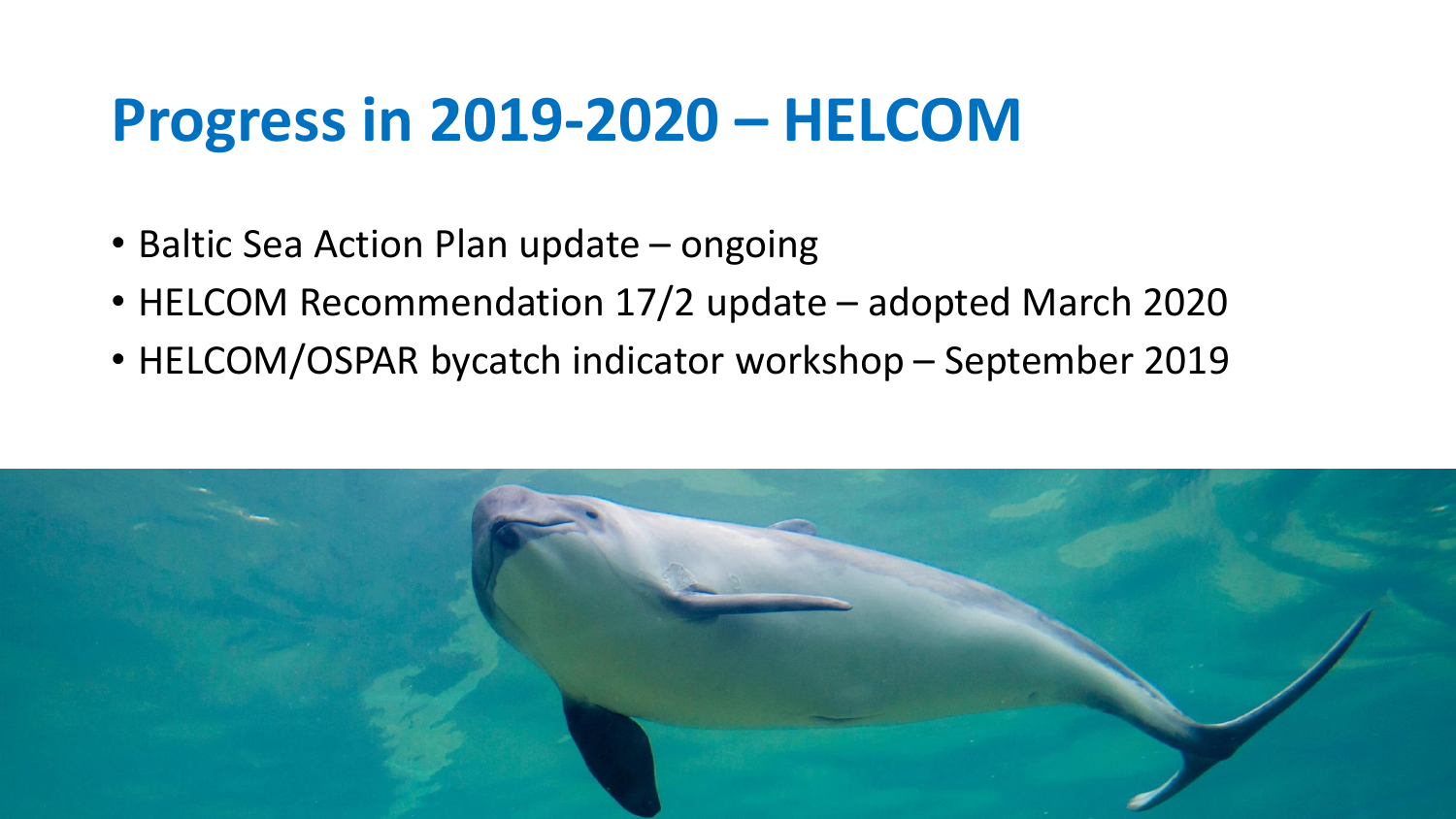## **Progress in 2019-2020**

- Redlist updates in Finland, Denmark and Sweden
	- FI Not evaluated, occasional
	- DK Least Concern (Baltic Proper not listed separately)
	- SE Critically Endangered (Baltic Proper pop listed separately)
- Baltic Proper population *not* listed in CMS appendix I
	- $\rightarrow$  CMS concerted action by NGOs

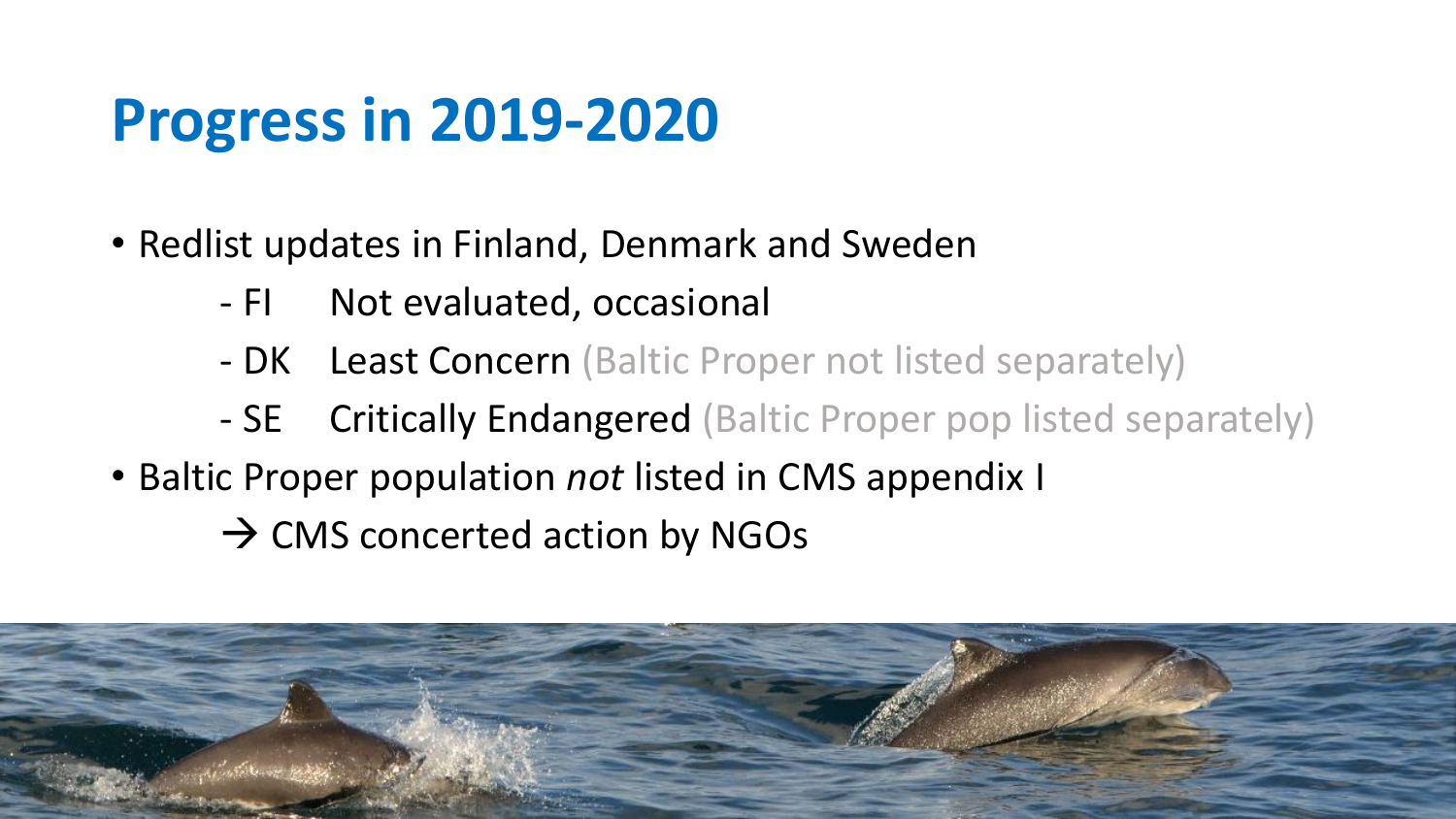### **Progress in 2019-2020**

- SAMBAH II concept note to be submitted to LIFE again
- ASCOBANS MPA management workshop postponed
- SNP panel for population assignment is being developed by Ralph Tiedemann and colleagues – samples available?